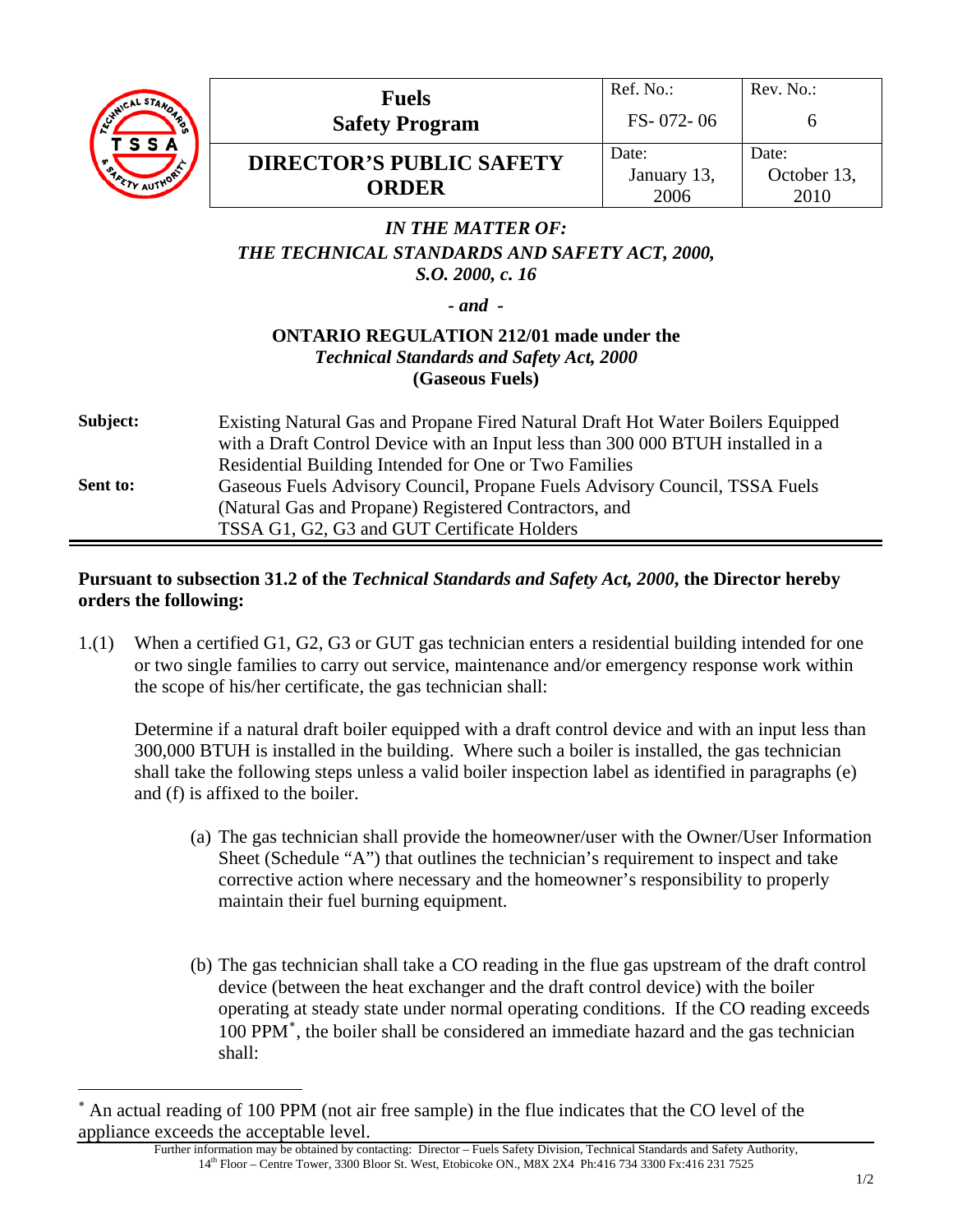- (i.) Take immediate corrective action to address areas of concern including, but not limited to,
	- cleaning boiler flue passages and cleaning the burner. If the boiler operation cannot be corrected so that the reading is below 100 PPM, immediately shut off the fuel supply to the boiler, provide notice to the user and distributor and affix a notice to the boiler as outlined in subsection 13(2) and (3) of ONTARIO REGULATION 212/01 (Gaseous Fuels);
- (c) The gas technician shall visually inspect the boiler for safe operation.
	- If there are signs of spillage (such as discolouration on the burner door or near the draft control device, or excessive moisture in the boiler room), a depressurization test as outlined in Schedule C shall be performed. If the test demonstrates that there is a depressurization issue, then take appropriate action such as adding adequate combustion and make-up air.
	- If there are signs of condensation due to excessively low return water temperatures, take appropriate action such as installing a water bypass piping system in accordance with manufacturer's requirements or recommendations.
- (d) A carbon monoxide alarm certified to CSA-6.19-01 shall be installed in accordance with the carbon monoxide alarm's installation instructions and located in the sleeping area or adjacent to each sleeping area in every suite of the home.
- (e) If the boiler operation is satisfactory and found with a CO reading below 100 PPM, and the CO alarm(s) are installed, a boiler inspection tag (Schedule "B") shall be affixed to the boiler.
- (f) The boiler inspection tag affixed to the boiler shall expire on May 1, 2011
- 1.(2) This Order is effective October 15, 2010 and expires on May 1, 2011

Dated at Toronto this  $13<sup>th</sup>$  day of October, 2010

ORDERED BY: John Manll

 John R. Marshall Director, Gaseous Fuels Regulation, *Technical Standards and Safety Act, 2000*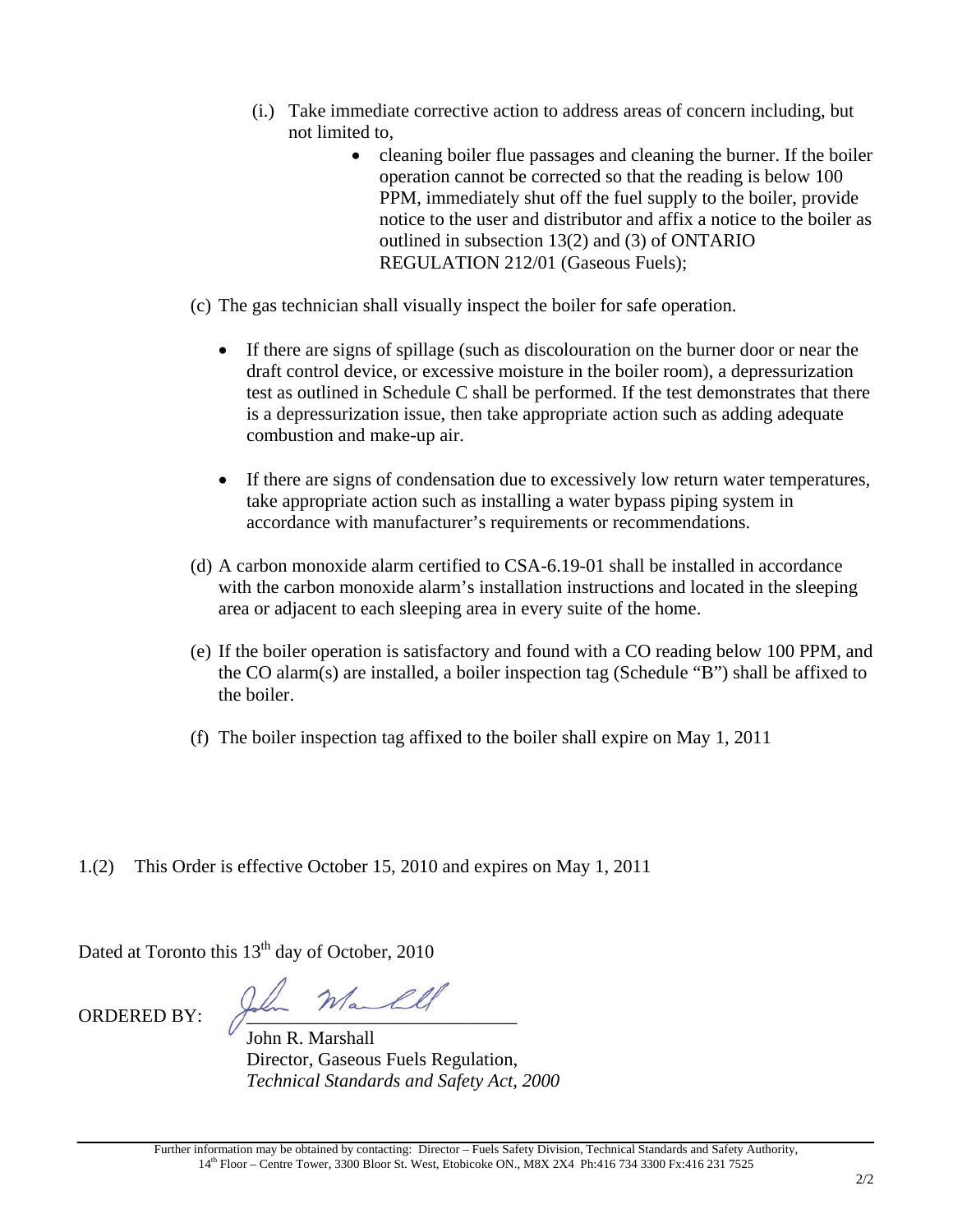### Schedule A – Owner/User Information Sheet - Director's Order FS-072-06-R6



October 2010

**FUELS SAFETY PROGRAM TECHNICAL STANDARDS & SAFETY AUTHORITY**  14<sup>th</sup> Floor, Centre Tower 3300 Bloor Street West Toronto, Ontario Canada M8X 2X4

#### **Mandatory Inspection of Gas (Natural Gas and Propane) Fired Natural Draft Boilers Equipped with a Draft Control Device**

#### Attention Property Owner/User:

The Technical Standards and Safety Authority (TSSA) has the mandate to maintain and improve safety for Ontario residents in the fuels and other regulated sectors. TSSA is officially designated by Ontario's Ministry of Consumer Services to administer and enforce the *Technical Standards and Safety Act, 2000*, which governs fuels safety in Ontario.

TSSA has determined that the use of natural gas and propane burning natural draft boilers equipped with a draft control device may result in a carbon monoxide (CO) safety hazard in the home, that may cause personal injury up to and including death.

CO is a colourless gas produced when fuels such as natural gas and propane burn incompletely. CO itself is odourless and tasteless but it may be accompanied by an abnormal odour of incomplete fuel combustion. Symptoms of CO poisoning include nausea and vomiting, dizziness, burning eyes, difficulty breathing, confusion and loss of consciousness.

Investigated CO incidents have shown that key contributing causes of the incidents are that:

- many boilers are not being maintained in accordance with the boiler manufacturer's instructions. It is imperative that boilers are cleaned properly on a regular basis to reduce the likelihood of CO production.
- chimneys intended to evacuate CO and smoke from the boilers to the outdoors, are not properly operating due to other exhaust systems (such as wood fireplaces, dryer exhausts, new kitchen exhausts, etc.) and the installation of new, more energy efficient windows and doors. These systems and home upgrades limit the outside air infiltration into the home and cause the house to depressurize.

To address this situation, TSSA is legally requiring that all heating contractors perform a CO safety check when a technician enters a home with a boiler. The technician is obligated to take action when an unsafe condition is identified. These checks will be required when a technician enters a home with this type of boiler regardless of whether the homeowner/user has requested service on that boiler. This check is only required once during the heating season. The gas technician is also required to visually examine the boiler and if there are signs of poor operation, additional steps may be required including a home depressurization test or non-compliances corrected by adding combustion air, make-up air, installing a water bypass, etc.. TSSA is requiring that CO alarm(s) be located in the vicinity or within the sleeping quarters of the home. The technician is required to ensure that the alarm(s) is/are present. If alarms are missing, the technician is required to issue written notification that the alarms must to be installed. If the alarms are not installed within the notification time limit, the fuel supply to your home will be shut off.

As an equipment owner/user, TSSA and industry remind you of your responsibility to properly maintain and operate your boiler and all other fuels burning equipment. Annual maintenance, as a minimum, by a qualified contractor is the best method to fulfil this requirement.

If there are safety issues identified during this mandatory inspection, the boiler will need to be serviced and depending on what type of service is necessary, the cost will vary. To best ensure the continued safety of you and your family, we ask that you allow the technician's inspection/evaluation, and that you have your boiler maintained on a regular basis.

If you do not allow the inspection or non-compliances are identified such as no CO alarm(s) present, your boiler will be identified as requiring compliance within a specified time. If that time lapses and the inspection is not completed or non-compliances are not corrected, the fuel supply to your boiler or home will be shut-off. If there is an immediate hazard identified during the inspection that cannot be corrected, the fuel supply to the boiler will be immediately terminated.

TSSA and the associated industries thank you in advance for your co-operation in this regard. If you require further clarification or have questions, please ask the gas technician performing the inspection, your fuel supplier or TSSA toll-free at 1-877-682-8772. Visit www.tssa.org for more information.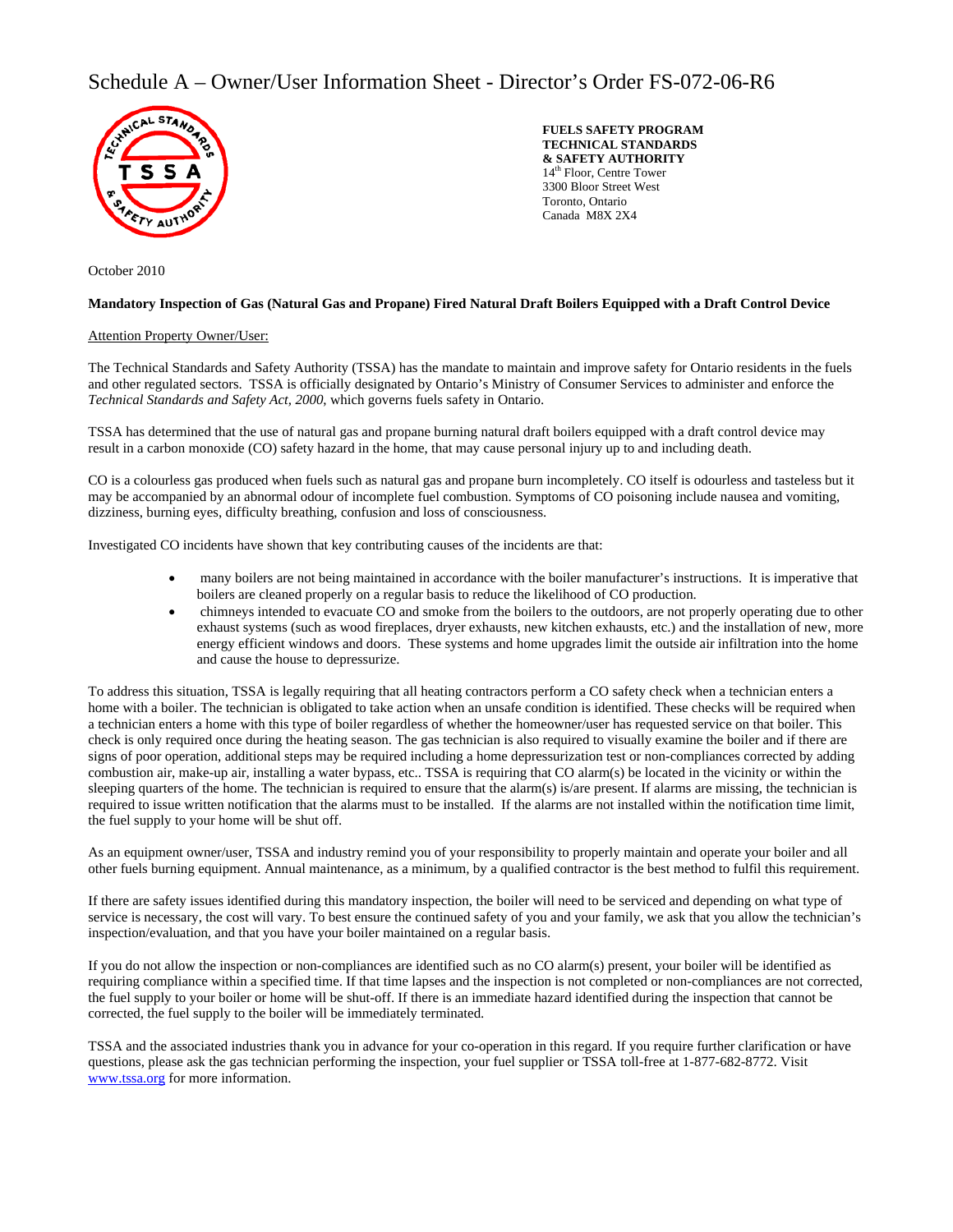

**Technical Standards and Safety Authority**

Web site: www.tssa.org

# **Schedule B Director's Order FS-072-06-R6 Gas Fired Residential Natural Draft Boilers Equipped with a Draft Control Device**

### **Please note that this Label shall be of similar construction as a Pressure Test Tag.**

|                      | <b>GAS FIRED RESIDENTIAL NATURAL DRAFT BOILERS</b><br><b>EQUIPPED WITH A DRAFT CONTROL DEVICE</b><br><b>TSSA Director's Orders FS-072-06-R6</b> |
|----------------------|-------------------------------------------------------------------------------------------------------------------------------------------------|
|                      | <b>ADDRESS OF INSTALLATION</b>                                                                                                                  |
|                      | <b>CONTRACTOR'S NAME</b>                                                                                                                        |
|                      | <b>CONTRACTOR'S PHONE#</b>                                                                                                                      |
| <b>REGISTRATION#</b> |                                                                                                                                                 |
|                      | <b>BOILER INSPECTION INFORMATION</b><br>Expires May 1, 2011                                                                                     |
|                      | <b>BOILER MANUFACTURER</b>                                                                                                                      |
| <b>MODEL#</b>        |                                                                                                                                                 |
| <b>SERIAL#</b>       |                                                                                                                                                 |
|                      | <b>DATE OF INSPECTION</b>                                                                                                                       |
|                      | <b>CARBON MONOXIDE (CO) ALARM(S) INSTALLED</b>                                                                                                  |
|                      | <b>CARBON MONOXIDE (CO) IN FLUE AS FOUND</b>                                                                                                    |
|                      | <b>CARBON MONOXIDE (CO) IN FLUE AS LEFT</b>                                                                                                     |
|                      | THE PROVISIONS IN DIRECTOR'S ORDER FS-072-06-R6<br><b>HAVE BEEN SATISFIED</b><br><b>GASTECHNICIAN NAME</b>                                      |